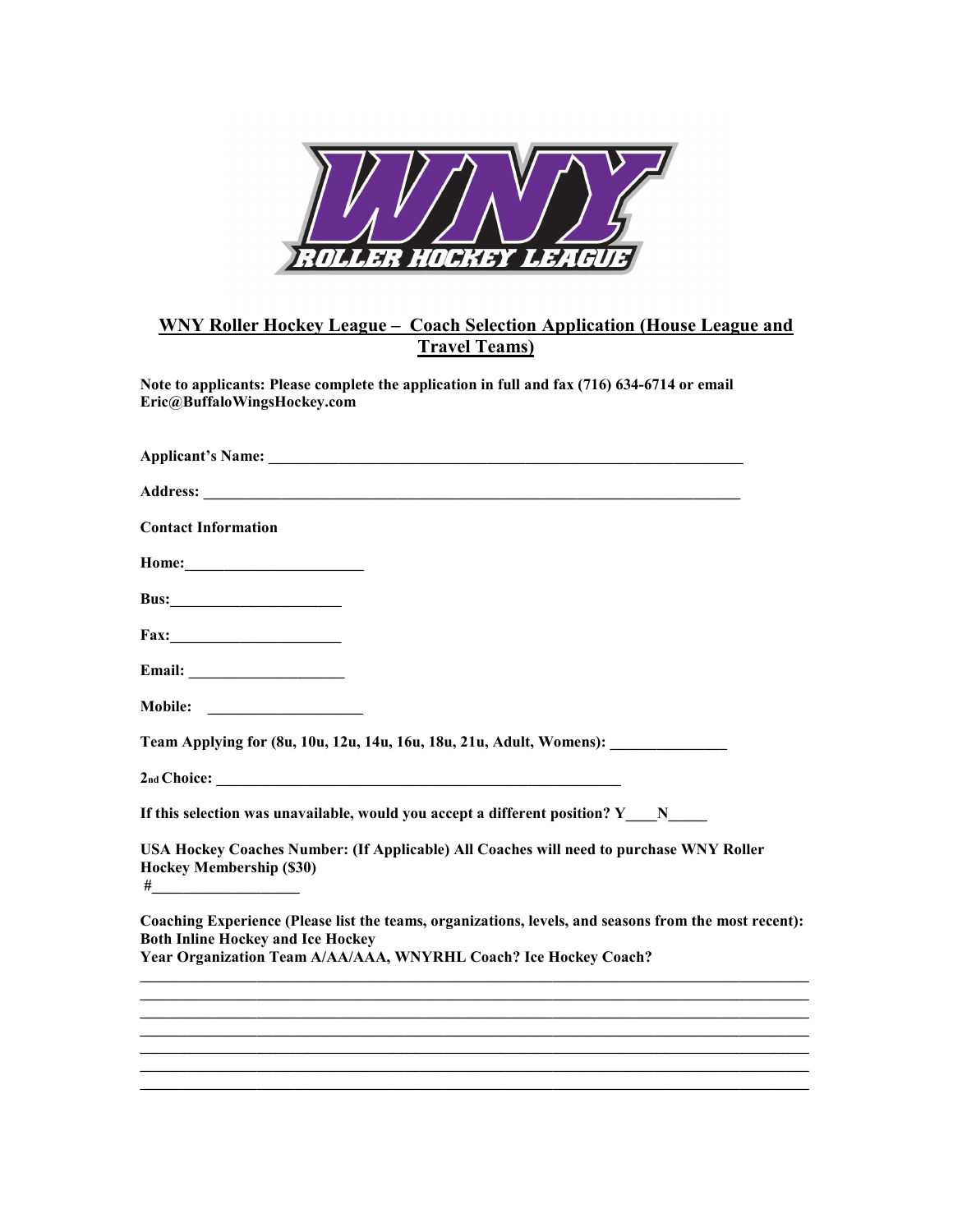Please answer the following questions:

1. Describe your coaching style.

## 2. What are your strengths and weaknesses?

## 3. Based on your knowledge of the team, who do expect to include on your support staff?

<u> 1989 - Johann Stoff, amerikansk politiker (d. 1989)</u> <u> 1989 - Johann Stoff, amerikansk politiker (d. 1989)</u>

| <b>Manager:</b>       |  |
|-----------------------|--|
| Ass't Coach:          |  |
| Ass't Coach:          |  |
| <b>Ass't Manager:</b> |  |
| Trainer:              |  |

4. Why do you want to coach this team?

## **Authorization for Collection of Information**

I<br>
authorize Buffalo Wings Roller Hockey to collect<br>
personal information appropriate to the position applied for concerning my academic background, employment history, and verify the character references I have supplied. I understand that the information obtained will be confidential but may be shared with relevant Organizations in order to obtain an appropriate volunteer position.

<u> 1989 - Johann Harry Harry Harry Harry Harry Harry Harry Harry Harry Harry Harry Harry Harry Harry Harry Harry</u>

<u> 1989 - Johann John Stone, mars et al. (1989)</u>

 $Name$ 

Day/Month/Year